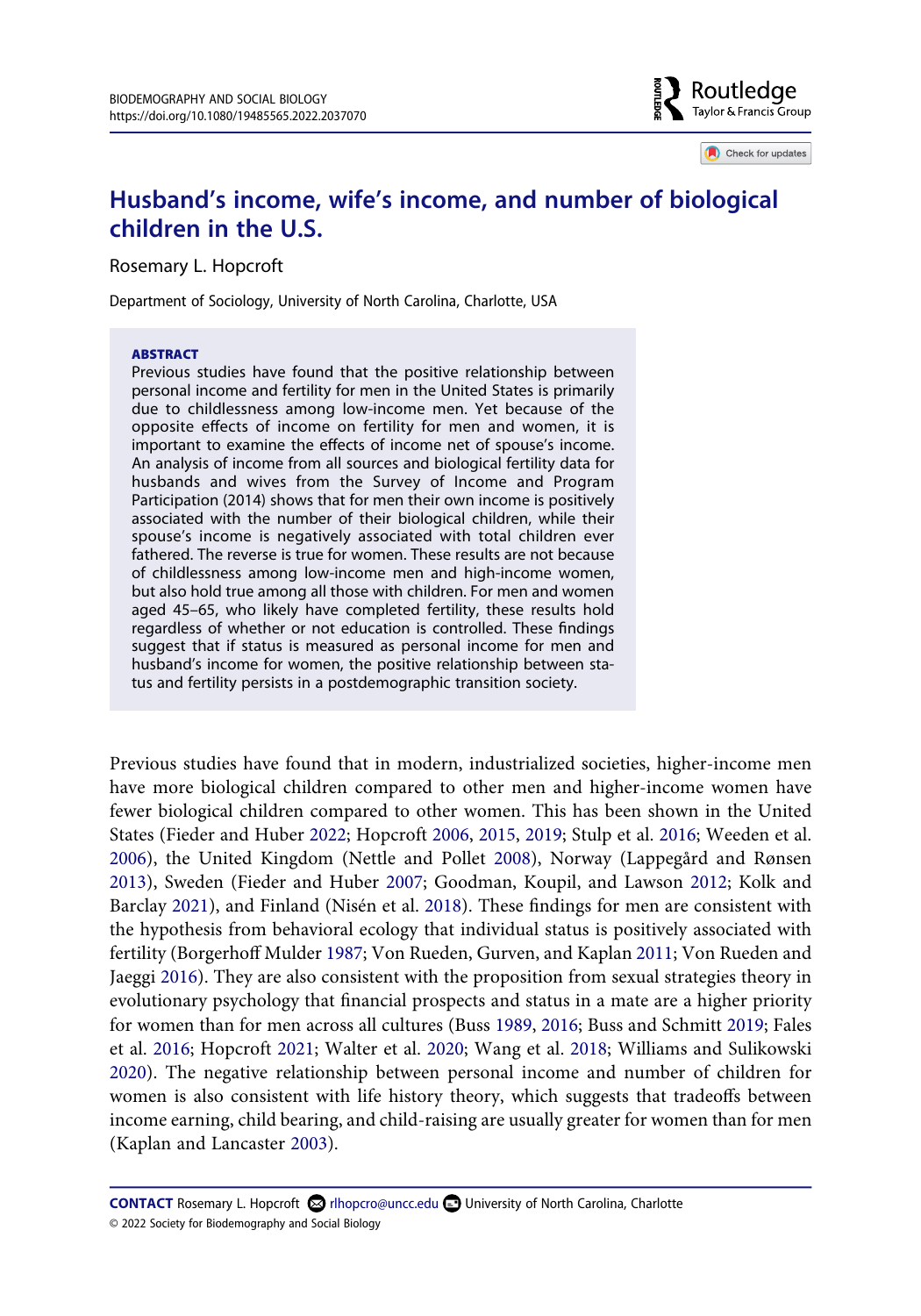<span id="page-1-1"></span>Previous studies show the primary reason for the link between income and fertility for men is because low income men are more likely to be childless than high-income men (Barthold, Myrskylä, and Jones [2012](#page-10-12); Fieder, Huber, and Bookstein [2011;](#page-10-13) Hopcroft [2015,](#page-10-2) [2021](#page-10-11); Von Rueden, Gurven, and Kaplan [2011](#page-12-1)). The opposite is true for women, as highincome women are more likely to be childless than low-income women (Abma and Martinez [2006;](#page-9-0) Fieder and Huber [2020](#page-10-14); Frejka [2017](#page-10-15)), although there are signs this is changing among recent cohorts in Scandinavia (e.g. Jalovaara et al. [2019;](#page-11-6) Kravdal and Rindfuss [2008](#page-11-7)).

<span id="page-1-9"></span><span id="page-1-8"></span><span id="page-1-7"></span><span id="page-1-6"></span><span id="page-1-5"></span><span id="page-1-0"></span>High-income men are more likely to be married in the United States (Hopcroft [2021;](#page-10-11) Ruggles [2015](#page-11-8); Schneider [2011](#page-11-9)), and in the United States, the majority of childbearing occurs within the context of married couple families (U.S. Census [2018\)](#page-11-10), and over half of married couples in the United States are dual earner families (U.S. Bureau of Labor Statistics [2017](#page-11-11)). Because of the opposite effects of income on fertility for men and women, to fully evaluate the role of personal income in fertility it is important to examine the effect of personal income on fertility net of spouse's income. There is some evidence from the United States that income provided by wives has a negative relationship with fertility while income provided by husbands is positively associated fertility; however, the results are mixed. While Fleisher and Rhodes ([1979](#page-10-16)), Freedman and Thornton ([1982](#page-10-17)), Weeden et al. ([2006](#page-12-0)), Huber, Bookstein, and Fieder [\(2010\)](#page-11-12) found that the positive relationship for men in the United States between income and wife's number of children held when education was controlled, Butz and Ward ([1979\)](#page-10-18) and Hopcroft ([2019\)](#page-10-3) found evidence that wife's income was negatively associated with fertility while husband's' income was positively associated with fertility even without controlling for education. That is, it is unclear whether the positive relationship between income and number of children for husbands holds regardless of levels of education.

<span id="page-1-4"></span><span id="page-1-3"></span><span id="page-1-2"></span>To resolve this issue, this paper further investigates the different effect of husband's and wife's income on the total number of biological children for men and women using a probability sample of husbands and wives drawn from the U.S. population, the 2014 Study of Income and Program Participation (SIPP). This survey is the first Census study to collect full fertility histories from both men and women, thus is one of the first to fully measure male (as well as female) biological fertility. The following hypotheses are tested:

- (1) For all wives, personal income will be negatively associated with number of biological children.
- (2) For all wives, their husband's income will be positively associated with number of biological children.
- (3) For all husbands, personal income will be positively associated with number of biological children.
- (4) For all husbands, their wife's income will be negatively associated with number of biological children.

Given the role of childlessness in the relationship between income and fertility for men and women, the following hypotheses are also tested

(1) For all wives with children, personal income will be negatively associated with number of biological children.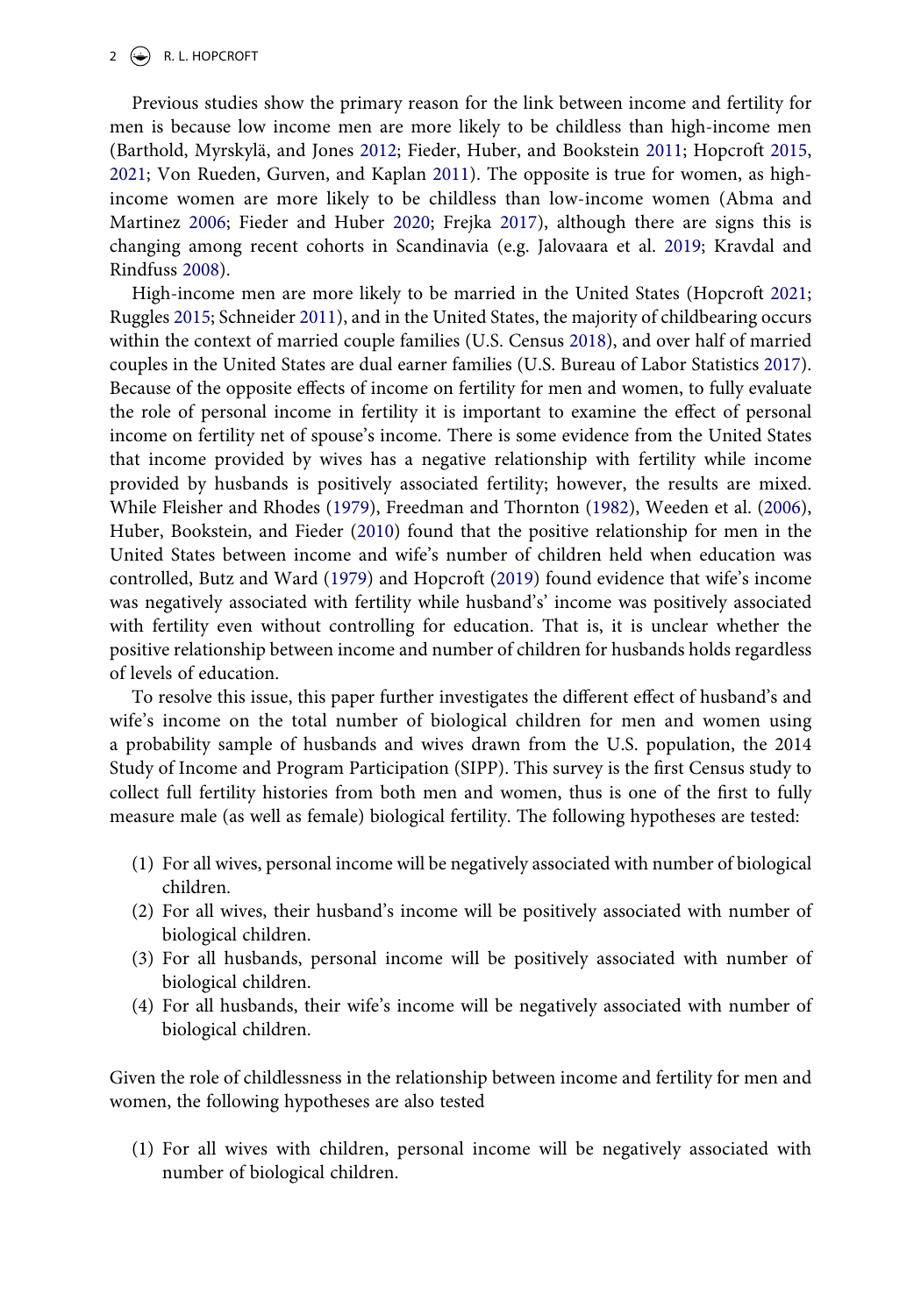- (2) For all wives with children, their husband's income will be positively associated with number of biological children.
- (3) For all husbands with children, personal income will be positively associated with number of biological children.
- (4) For all husbands with children, their wife's income will be negatively associated with number of biological children.

Because previous analyses only found a positive relationship between husband's income and wife's income when education was controlled, all these hypotheses will also be tested with and without controls for education. To evaluate the effects of income on completed fertility, the hypotheses will also be tested with a subsample of individuals aged 45–65.

# **2014 SIPP Data**

These hypotheses are tested with data on husbands and wives from the Survey of Income and Program Participation (SIPP-2014) conducted by the U.S. Bureau of the Census. The 2014 SIPP sample is a multistage stratified sample of 53,070 housing units from 820 sample areas designed to represent the civilian, noninstitutionalized population of the U.S. Information was collected on all individuals over the age of 15 in the household by personal interview or proxy interview if the person was not present at the time of the interview, with a response rate of 70.19%, resulting in 67,994 completed interviews. This analysis only includes information on couples where both husbands and wives were currently living in the same household. Spouse characteristics were linked to all individuals.

The SIPP data and details can be found at [https://www.census.gov/programs−surveys/](https://www.census.gov/programs%26#x2212;surveys/sipp/data/2014%26#x2212;panel/wave%26#x2212;1.html) [sipp/data/2014−panel/wave−1.html.](https://www.census.gov/programs%26#x2212;surveys/sipp/data/2014%26#x2212;panel/wave%26#x2212;1.html) The analyses presented here only use data on respondents aged 18 and over.

# **Variables**

Total Children Ever Born Number of biological children ever born to the respondent or ever fathered by the respondent. These children may or may not also be the children of the individual's current spouse. Thus, even though the analyses only include husbands and wives who currently live together, the dependent variable total children ever born may not be the same for each spouse.

Monthly Personal Income (in \$1000s) is the sum of reported monthly earnings and income amounts received by an individual from all sources (jobs, businesses, rental property, investments, annuities, trust funds, government programs, alimony, etc.) during the previous year. This is a variable constructed and top-coded by the Census. This means that values at the top of the distribution for the variable are replaced by the mean or median of that variable. Because this variable includes business and investment income and loss, it can be negative and therefore cannot be logged.

Spouses Monthly Personal Income (in \$1000s) measured the same way as monthly personal income.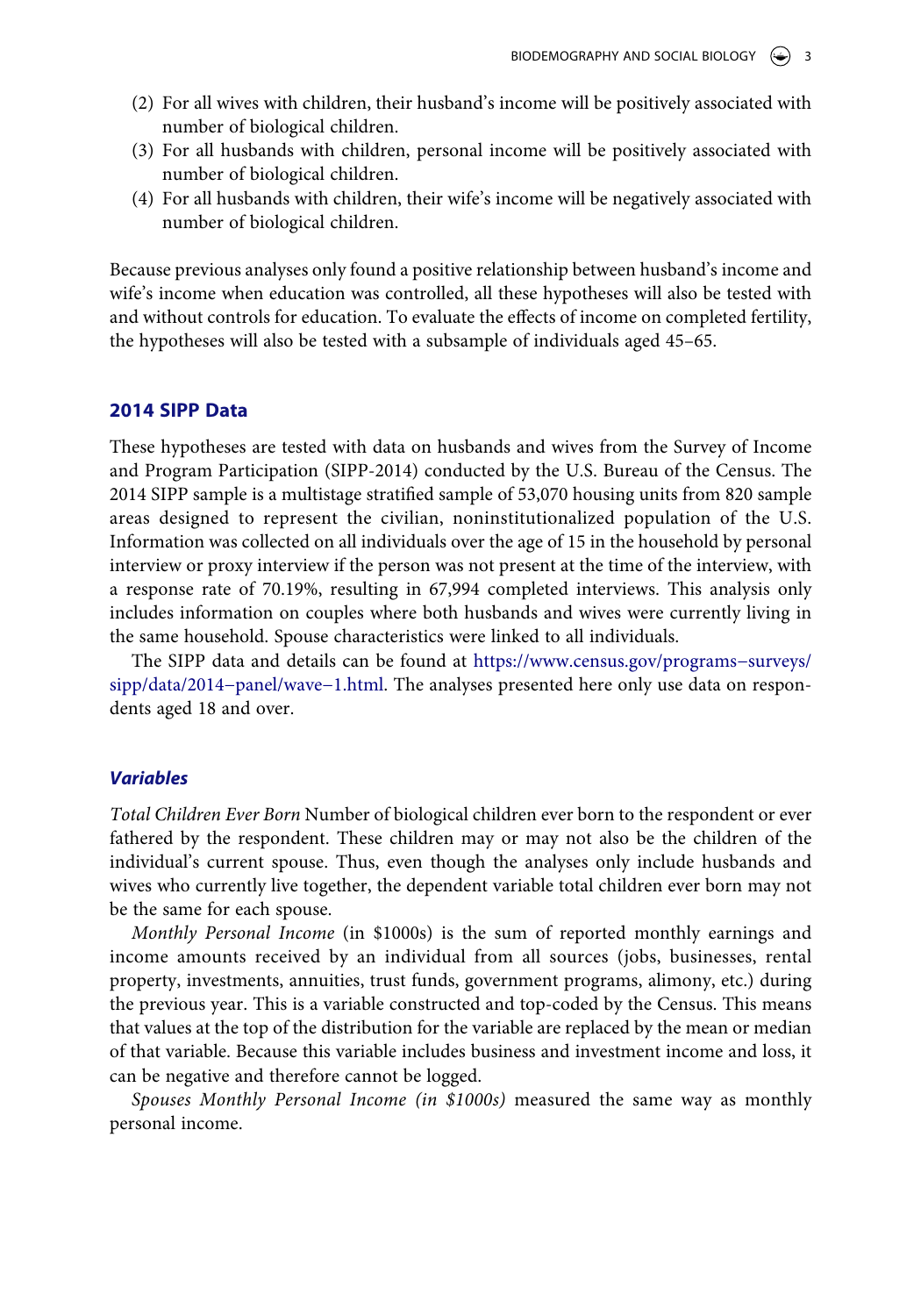#### $4 \quad \circledast$  R. L. HOPCROFT

Because fertility has declined in recent generations in the United States, Age (Respondent's age in years) and age-squared are included as control variables. To further examine completed childbearing, the analyses are repeated with only those respondents aged between 45 and 65 – that is, the period when childbearing is likely to be completed yet respondents are unlikely to be retired.

Black  $(1 = \text{black}, 0 = \text{non-black})$  was controlled because previous research shows differences in income and multi-partner fertility between blacks and non-blacks in the United States (Guzzo and Furstenberg [2007](#page-10-19)).

<span id="page-3-1"></span><span id="page-3-0"></span>Hispanic  $(1 - Hispanic, 0 = non-Hispanic)$  is also controlled because the relationship between income and fertility differs between Hispanic and non-Hispanic groups in the U.S. (Johnson and Lichter [2016\)](#page-11-13).

Education (in years). This is the respondent's education measured in years.

#### **Methods**

Data were analyzed using general linear regression methods for stratified samples using SAS 9.4. Given the complex stratified sampling structure of the SIPP, specific SAS software was required. While Poisson regression is typically preferred for analysis of count data such as number of offspring, this was not possible in this case given the software. The SAS software necessary to analyze this data and allow for accurate estimation of variances does not allow for the option of Poisson regression.

The primary reason for the use of a Poisson distribution when analyzing count data is that such data often violate the assumptions of the normality of errors and homoscedasticity necessary for linear regression. An inspection of the residual plots and the Kolmogorov-Smirnov test of normality of residuals (suitable for when there are over 2000 cases as is the case here) showed violations of the normality of errors and homoscedasticity assumptions in this data set. However, given a large data set such as this one (it has over 26,000 cases) linear regression has been shown to perform well even when the assumptions of normality and homoscedasticity are violated, while the value of alternative techniques is less clear (Lumley et al. [2002;](#page-11-14) Sainani [2012](#page-11-15)).

<span id="page-3-2"></span>The basic model estimated here is as follows:

 $\hat{Y} = \beta_0 + \beta_1$  Age +  $\beta_2$ Age Squared+  $\beta_3$ Black +  $\beta_4$  Hispanic +  $\beta_5$  PersonalIncome +  $\beta_6$ Spouse'sIncome+  $\beta$ <sub>7</sub>Education +  $\mathcal E$ 

This model was estimated for males and females separately.

<span id="page-3-3"></span>Following recommendations by the Census for the sample structure of the SIPP (see [https://www.census.gov/content/dam/Census/programs-surveys/sipp/methodology/](https://www.census.gov/content/dam/Census/programs-surveys/sipp/methodology/2014-SIPP-Panel-Users-Guide.pdf)  [2014-SIPP-Panel-Users-Guide.pdf\)](https://www.census.gov/content/dam/Census/programs-surveys/sipp/methodology/2014-SIPP-Panel-Users-Guide.pdf) (see also Rust and Rao [1996\)](#page-11-16), Fay's) modified balanced repeated replication (BRR) method was used for estimating variances in the logistic regression models. Balanced repeated replication methods are used for estimating the variance of a statistic obtained by stratified sampling. The 2014 data uses 240 replicate weights. Replicate weights were computed by the Census and are available on the data website. In addition to the replicate weights, the Census provides individual person weights for use in analyses such as this one (with the person as the unit of analysis) to create unbiased estimates of variances, and these were also included in all analyses.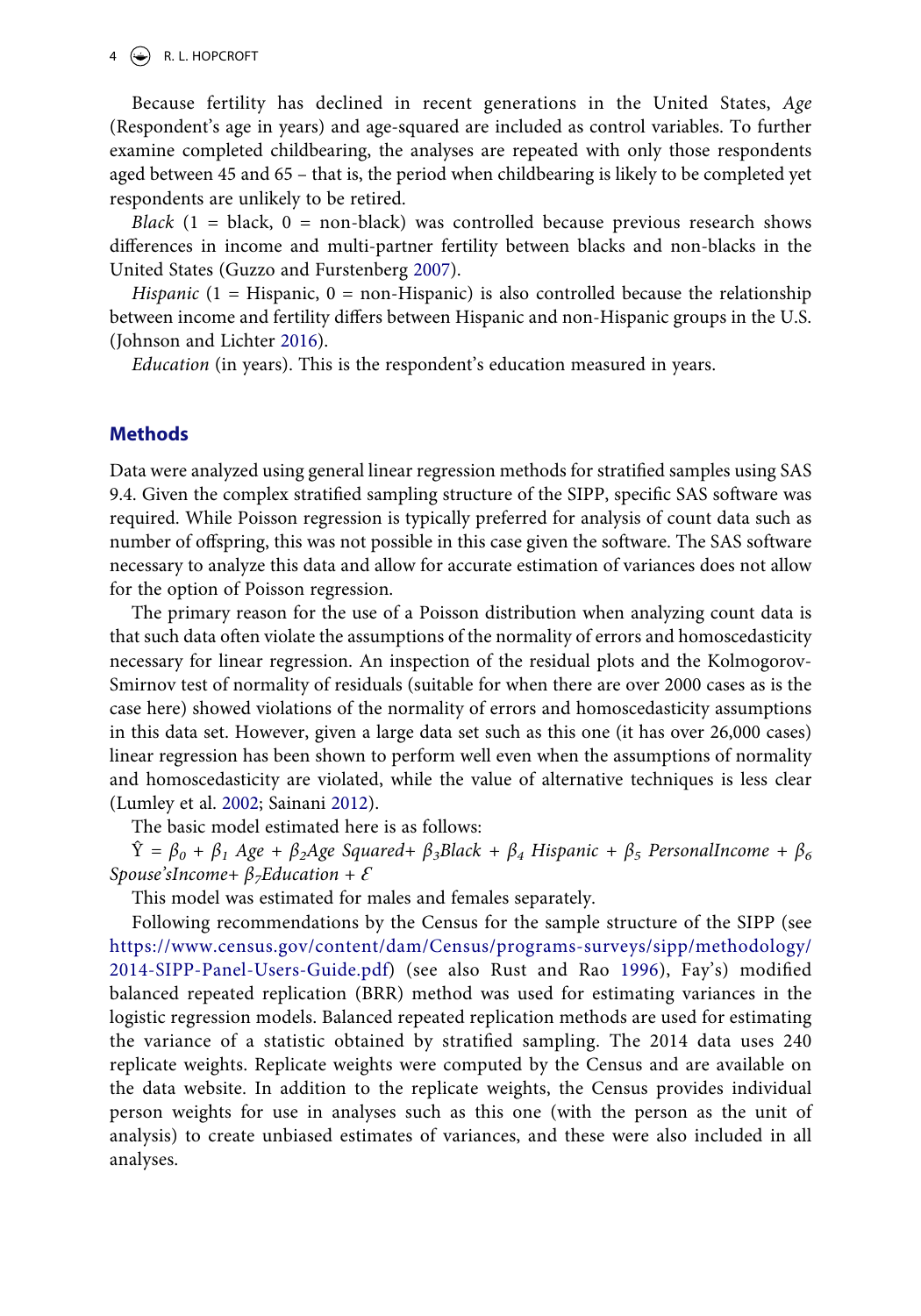|                                     | Women(Standard Error) | Men(Standard Error) |
|-------------------------------------|-----------------------|---------------------|
| Age                                 | 49.989(0.083)         | 52.324(0.089)       |
| Proportion Aged 45-65               | 0.534(0.003)          | 0.567(0.003)        |
| Black                               | 0.074(0.002)          | 0.078(0.002)        |
| Hispanic                            | 0.136(0.002)          | 0.137(0.002)        |
| Monthly Personal Income             | 2.742(37.052)         | 5,582(117.950)      |
| Spouse's Monthly Income             | 5,579(117.745)        | 2,742(36.237)       |
| Education (years)                   | 13.861(0.027)         | 13.838(0.033)       |
| Proportion with biological children | 0.855(0.004)          | 0.842(0.003)        |
| Total number of biological children | 2.069(0.012)          | 2.053(0.014)        |

<span id="page-4-0"></span>

| Table 1. Means and standard errors (in brackets). |
|---------------------------------------------------|
|---------------------------------------------------|

# **Results**

[Table 1](#page-4-0) gives descriptive statistics for all variables. The husbands in the sample are slightly older than the wives, on average, and are more likely to be in the age group 45–65. The sample is about 7% black and 14% Hispanic. For wives in the sample, their average monthly income is less than the husband's monthly income. The wives have slightly more education, on average, than the husbands in the sample, on average, and are slightly more likely to have biological children. This means some of the husbands in the sample are not the biological fathers of some or all of their wives' children.

[Table 2](#page-4-1) gives the results of the regression analysis of the effects of own and spouse's income for men and women for all cases and for all cases aged 45–65. Model 1 gives the results for all women. For women, total personal income is negatively and significantly

|                    |              |             | All cases    |             |              | Those aged 45-65 |              |             |
|--------------------|--------------|-------------|--------------|-------------|--------------|------------------|--------------|-------------|
|                    | Women<br>(1) | Men<br>(2)  | Women<br>(3) | Men<br>(4)  | Women<br>(5) | Men<br>(6)       | Women<br>(7) | Men<br>(8)  |
| Intercept          | 0.214        | 0.049       | $1.568***$   | $0.792***$  | $5.230***$   | 4.958**          | $6.676***$   | $6.202***$  |
|                    | (0.116)      | (0.135)     | (0.136)      | (0.163)     | (1.470)      | (1.652)          | (1.470)      | (1.651)     |
| Age                | $0.053***$   | $0.050***$  | $0.052***$   | $0.050***$  | $-0.114*$    | $-0.111$         | $-0.128*$    | $-0.133*$   |
|                    | (0.005)      | (0.005)     | (0.005)      | (0.005)     | (0.054)      | (0.061)          | (0.054)      | (0.061)     |
| Age                | $-0.000***$  | $-0.000***$ | $-0.000***$  | $-0.000***$ | $0.001*$     | 0.001            | $0.001*$     | $0.001*$    |
| Squared            | (0.000)      | (0.000)     | (0.000)      | (0.000)     | (0.000)      | (0.001)          | (0.000)      | (0.001)     |
| <b>Black</b>       | $0.322***$   | $0.427***$  | $0.296***$   | $0.390***$  | $0.236***$   | 0.343            | $0.209**$    | $0.310***$  |
|                    | (0.045)      | (0.047)     | (0.045)      | (0.045)     | (0.073)      | (0.691)          | (0.071)      | (0.067)     |
| Hispanic           | $0.509***$   | $0.574***$  | $0.303***$   | $0.438***$  | $0.563***$   | $0.649***$       | $0.375***$   | $0.520***$  |
|                    | (0.047)      | (0.046)     | (0.041)      | (0.045)     | (0.075)      | (0.078)          | (0.072)      | (0.076)     |
| Total              | $-0.039***$  | $0.002*$    | $-0.019***$  | $0.005***$  | $-0.027***$  | $0.002**$        | $-0.013*$    | $0.004**$   |
| Personal           | (0.0061)     | (0.001)     | (0.005)      | (0.001)     | (0.008)      | (0.001)          | (0.006)      | (0.001)     |
| Income (x<br>1,000 |              |             |              |             |              |                  |              |             |
| Total              | 0.002        | $-0.030***$ | $0.004***$   | $-0.023***$ | $0.002**$    | $-0.020***$      | $0.004***$   | $-0.015**$  |
| Spouses            | (0.001)      | (0.005)     | (0.001)      | (0.004)     | (0.001)      | (0.006)          | (0.001)      | (0.005)     |
| Income (x          |              |             |              |             |              |                  |              |             |
| 1,000              |              |             |              |             |              |                  |              |             |
| Education          |              |             | $-0.093***$  | $-0.053***$ |              |                  | $-0.078***$  | $-0.046***$ |
| in Years           |              |             | (0.006)      | (0.005)     |              |                  | (0.008)      | (0.009)     |
| Pseudo             | 0.089        | 0.099       | 0.119        | 0.110       | 0.029        | 0.033            | 0.052        | 0.042       |
| R-square           |              |             |              |             |              |                  |              |             |
| N                  | 13,878       | 13,863      | 13,878       | 13,863      | 6,258        | 6,139            | 6,258        | 6,139       |

<span id="page-4-1"></span>**Table 2.** General linear regression of total number of biological children, all cases. Effects of own and spouse's income together by sex. Unstandardized regression coefficients (Standard errors in brackets).

 $**p* < 0.05$   $***p* < 0.01$   $***p* < 0.001$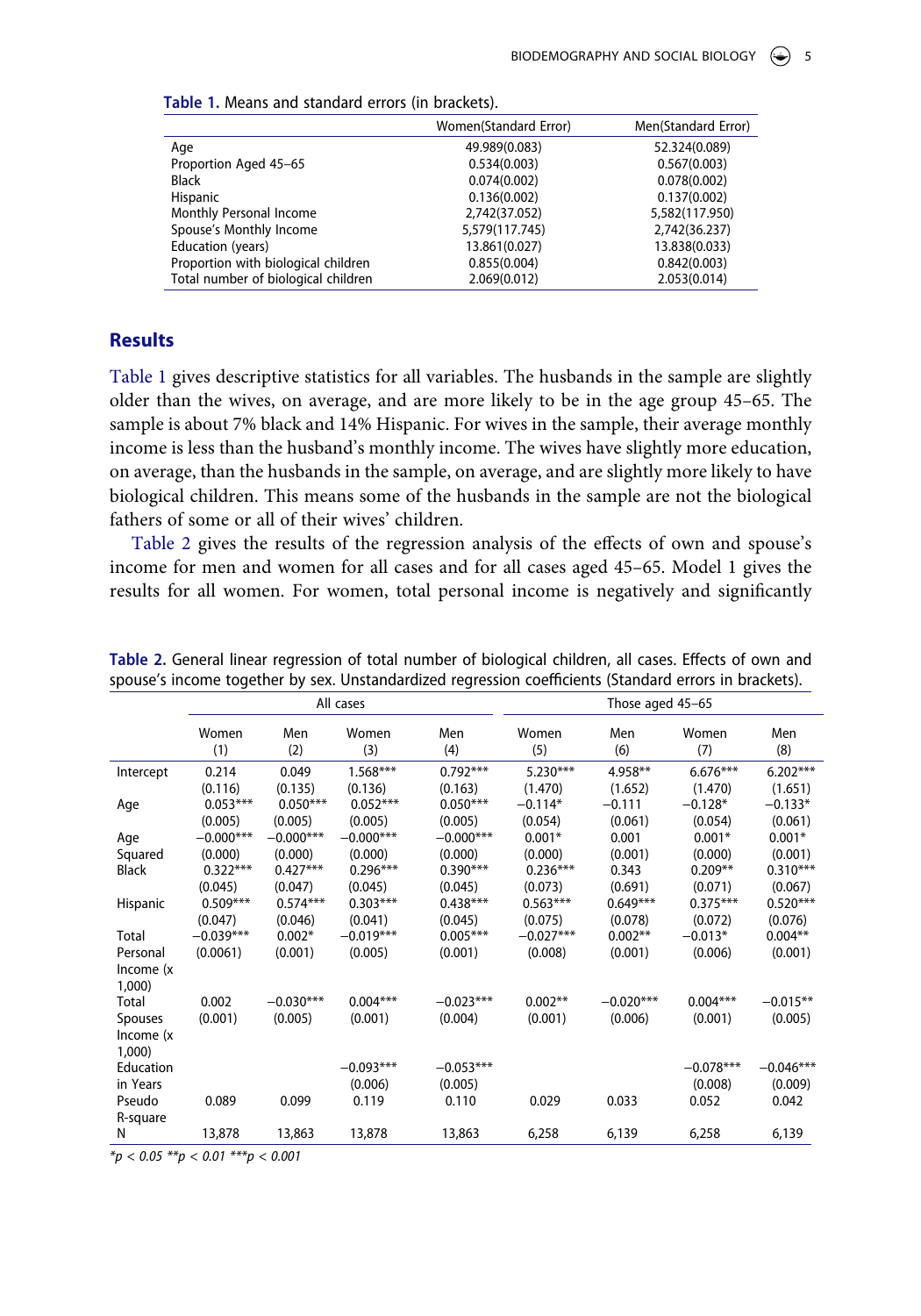associated ( $p < .0001$ ) with total number of biological children, while their spouse's income is positively but not significantly ( $p = .0603$ ) associated with their number of biological children. This supports Hypothesis 1 but is limited support for Hypothesis 2. Model 2 shows that for men, total personal income is positively and significantly associated ( $p = .0156$ ) with their number of biological children, while their spouse's income is negatively and significantly associated ( $p < .0001$ ) with their number of biological children. These results support Hypotheses 3 and 4.

Models 3 and 4 repeat the same analyses for all cases with a control for education. With education controlled, women's personal income is negatively and significantly associated  $(p < .0001)$  with number of children, while their spouse's income is positively and significantly associated ( $p < .0001$ ) with number of children, supporting Hypotheses 1 and 2. These results echo those of Weeden et al. ([2006\)](#page-12-0) and Huber, Bookstein, and Fieder [\(2010\)](#page-11-12) who found that for women, husband's income was positively associated with number of children with education controlled. With education controlled, men's personal income is positively and significantly associated ( $p = .0012$ ) with number of children, and their spouse's income is negatively and significantly associated ( $p < .0001$ ) with number of children, supporting Hypotheses 3 and 4.

Models 5 and 6 repeat the same analysis only for those individuals aged 45–65, an age when most people have completed having children. These models show that for women their own income is negatively and significantly associated ( $p = .0006$ ) with their number of children, while their spouse's income is positively and significantly associated ( $p = .0035$ ) with their number of children. This supports Hypothesis 1 and 2. For men the reverse is true. For men, total personal income is positively and significantly associated ( $p = .0138$ ) with fertility, while their spouse's income is negatively and significantly associated  $(p = .0007)$  with fertility. This supports Hypotheses 3 and 4. This analysis of individuals with likely completed fertility finds a positive and significant effect of spousal income on women's number of children even without controlling for education, supporting the findings in Hopcroft ([2019\)](#page-10-3). For men with completed fertility, own income is positively and significantly associated with number of biological children, while their spouse's income is negatively and significantly associated with their number of biological children, even without controlling for education.

Models 7 and 8 repeat the analyses for those individuals aged 45–65, but this time with education controlled, and find the same results. For women, total personal income is negatively and significantly associated ( $p < .0001$ ) with number of children and their spouse's income is positively and significantly associated ( $p < .0001$ ). For men, total personal income is positively and significantly associated ( $p = .0031$ ) with number of children while their spouse's income is negatively and significantly associated ( $p = .0055$ ) with number of children. These results support Hypotheses 1–4.

In sum, results of the analyses of all cases almost all support Hypotheses 1–4, and give evidence that for women their own income is negatively associated with number of biological children, while their spouse's income is positively associated with number of biological children. For men, their own income is positively associated with number of biological children, while their spouse's income is negatively associated with total children ever fathered. These relationships are significant for all those with completed fertility even when education is not controlled.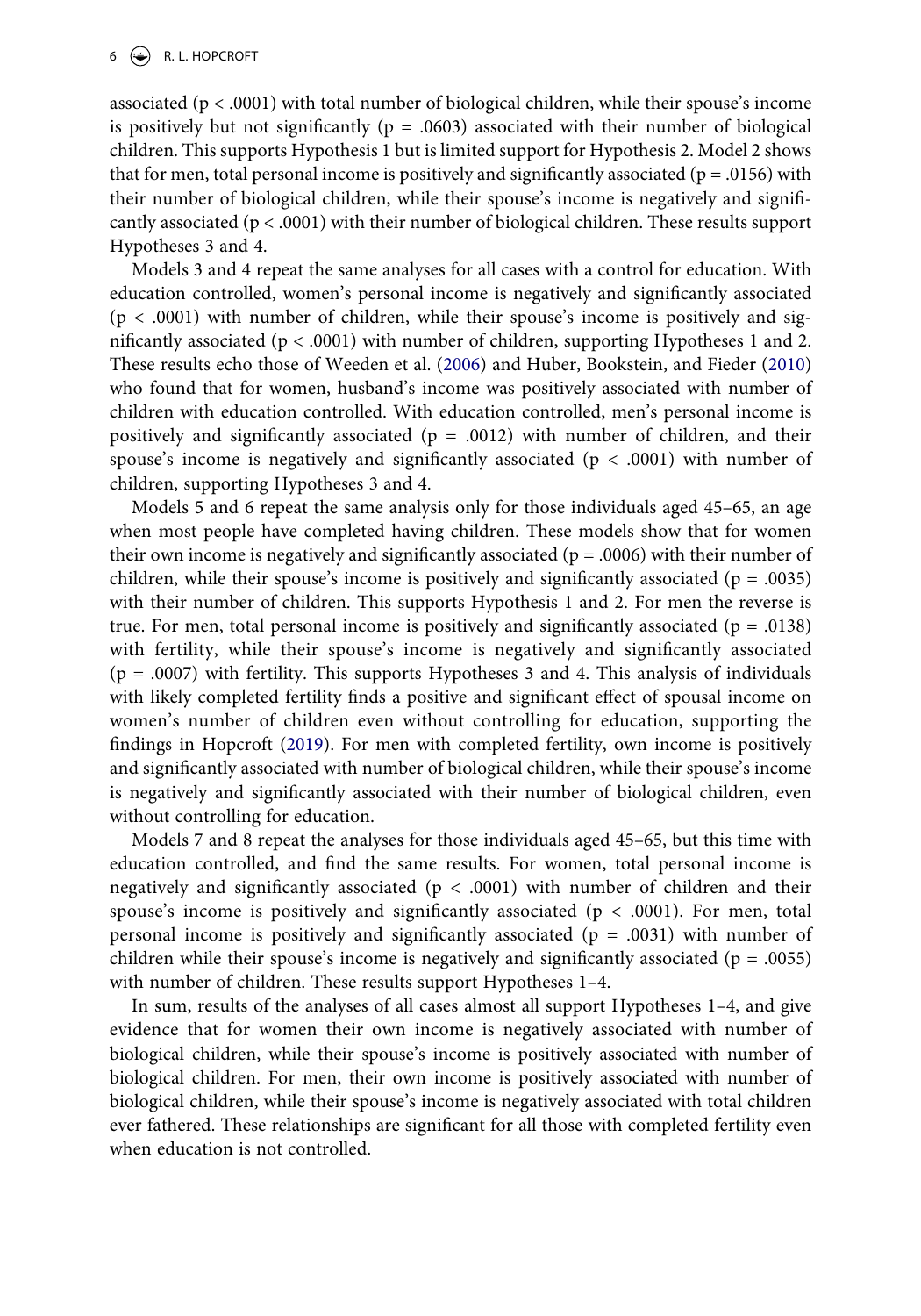<span id="page-6-0"></span>Table 3. General linear regression of total number of biological children, all cases with children. Effects of own and spouse's income together by sex. **Table 3.** General linear regression of total number of biological children, all cases with children. Effects of own and spouse's income together by sex. Unstandardized regression coefficients (Standard errors in brackets). Unstandardized regression coefficients (Standard errors in brackets).

|                                                                                                                                                                                                                                                                                                                                         | rith childrer<br>All cases w |                                                                                                                                                                                                                                                                                                                                                                                                       |                                                                                                                                                                                                                                                                                                                                                                                          |                                                                                                                                                                                                                              | Those aged 45-<br>65 with children                                                                                                                                                                                                                                                                                                                                                                                                                               |                                                                                                                                                                                 |                                                                                                                                                                                                                                                                                                                                                                                                                                       |
|-----------------------------------------------------------------------------------------------------------------------------------------------------------------------------------------------------------------------------------------------------------------------------------------------------------------------------------------|------------------------------|-------------------------------------------------------------------------------------------------------------------------------------------------------------------------------------------------------------------------------------------------------------------------------------------------------------------------------------------------------------------------------------------------------|------------------------------------------------------------------------------------------------------------------------------------------------------------------------------------------------------------------------------------------------------------------------------------------------------------------------------------------------------------------------------------------|------------------------------------------------------------------------------------------------------------------------------------------------------------------------------------------------------------------------------|------------------------------------------------------------------------------------------------------------------------------------------------------------------------------------------------------------------------------------------------------------------------------------------------------------------------------------------------------------------------------------------------------------------------------------------------------------------|---------------------------------------------------------------------------------------------------------------------------------------------------------------------------------|---------------------------------------------------------------------------------------------------------------------------------------------------------------------------------------------------------------------------------------------------------------------------------------------------------------------------------------------------------------------------------------------------------------------------------------|
| Women<br>$\frac{(1)}{(1)}$                                                                                                                                                                                                                                                                                                              |                              | Men $(2)$                                                                                                                                                                                                                                                                                                                                                                                             | ${\footnotesize \begin{array}{c} \text{Women} \\ \text{Women} \\ \text{2,645} \\ \text{2,645} \\ \text{2,645} \\ \text{2,645} \\ \text{2,645} \\ \text{2,645} \\ \text{2,645} \\ \text{2,645} \\ \text{2,645} \\ \text{2,645} \\ \text{2,645} \\ \text{2,645} \\ \text{2,645} \\ \text{2,645} \\ \text{2,645} \\ \text{2,645} \\ \text{2,645} \\ \text{2,645} \\ \text{2,645} \\ \text{$ | Men (4) $(3.55)$ $(4)$ $(3.55)$ $(5.50)$ $(6.50)$ $(7.55)$ $(8.50)$ $(8.50)$ $(9.50)$ $(9.50)$ $(9.50)$ $(9.50)$ $(9.50)$ $(9.50)$ $(9.50)$ $(9.50)$ $(9.50)$ $(9.50)$ $(9.50)$ $(9.50)$ $(9.50)$ $(9.50)$ $(9.50)$ $(9.50)$ | $\begin{array}{r} \text{Women} \\ \text{Women} \\ \text{S} \\ \text{S} \\ \text{A} \\ \text{A} \\ \text{A} \\ \text{B} \\ \text{C} \\ \text{D} \\ \text{A} \\ \text{A} \\ \text{A} \\ \text{B} \\ \text{B} \\ \text{C} \\ \text{D} \\ \text{A} \\ \text{A} \\ \text{B} \\ \text{B} \\ \text{B} \\ \text{C} \\ \text{A} \\ \text{B} \\ \text{B} \\ \text{B} \\ \text{B} \\ \text{B} \\ \text{B} \\ \text{B} \\ \text{B} \\ \text{B} \\ \text{B} \\ \text{B} \\ \$ | Men<br>$(6)$<br>$(6)$<br>$(7.489)$<br>$(7.49)$<br>$(7.49)$<br>$(0.000)$<br>$(0.000)$<br>$(0.000)$<br>$(0.007)$<br>$(0.007)$<br>$(0.007)$<br>$(0.007)$<br>$(0.000)$<br>$(0.000)$ | $\begin{array}{c} \texttt{Men} \\ \texttt{8} \\ \texttt{8} \\ \texttt{9} \\ \texttt{17} \\ \texttt{17} \\ \texttt{19} \\ \texttt{19} \\ \texttt{19} \\ \texttt{19} \\ \texttt{19} \\ \texttt{19} \\ \texttt{19} \\ \texttt{19} \\ \texttt{19} \\ \texttt{19} \\ \texttt{19} \\ \texttt{19} \\ \texttt{19} \\ \texttt{19} \\ \texttt{19} \\ \texttt{19} \\ \texttt{19} \\ \texttt{19} \\ \texttt{19} \\ \texttt{19} \\ \texttt{19} \\$ |
|                                                                                                                                                                                                                                                                                                                                         |                              |                                                                                                                                                                                                                                                                                                                                                                                                       |                                                                                                                                                                                                                                                                                                                                                                                          |                                                                                                                                                                                                                              |                                                                                                                                                                                                                                                                                                                                                                                                                                                                  |                                                                                                                                                                                 |                                                                                                                                                                                                                                                                                                                                                                                                                                       |
| $\begin{array}{l} \bf{1.52^{***}} \\ \bf{1.53^{***}} \\ \bf{0.178)} \\ \bf{0.05^{**}} \\ \bf{0.000} \\ \bf{0.000} \\ \bf{0.000} \\ \bf{0.000} \\ \bf{0.000} \\ \bf{0.000} \\ \bf{0.000} \\ \bf{0.000} \\ \bf{0.001} \\ \bf{0.001} \\ \bf{0.000} \\ \bf{0.001} \\ \bf{0.001} \\ \bf{0.001} \\ \bf{0.001} \\ \bf{0.001} \\ \bf{0.001} \\$ |                              | $\begin{array}{l} \mid \frac{4}{1454^{**}} \mid \frac{4}{1454^{**}} \mid \frac{4}{145} \mid \frac{4}{145} \mid \frac{4}{145} \mid \frac{4}{145} \mid \frac{4}{145} \mid \frac{4}{145} \mid \frac{4}{145} \mid \frac{4}{145} \mid \frac{4}{145} \mid \frac{4}{145} \mid \frac{4}{145} \mid \frac{4}{145} \mid \frac{4}{145} \mid \frac{4}{145} \mid \frac{4}{145} \mid \frac{4}{145} \mid \frac{4}{14$ |                                                                                                                                                                                                                                                                                                                                                                                          |                                                                                                                                                                                                                              |                                                                                                                                                                                                                                                                                                                                                                                                                                                                  |                                                                                                                                                                                 |                                                                                                                                                                                                                                                                                                                                                                                                                                       |
|                                                                                                                                                                                                                                                                                                                                         |                              |                                                                                                                                                                                                                                                                                                                                                                                                       |                                                                                                                                                                                                                                                                                                                                                                                          |                                                                                                                                                                                                                              |                                                                                                                                                                                                                                                                                                                                                                                                                                                                  |                                                                                                                                                                                 |                                                                                                                                                                                                                                                                                                                                                                                                                                       |
|                                                                                                                                                                                                                                                                                                                                         |                              |                                                                                                                                                                                                                                                                                                                                                                                                       |                                                                                                                                                                                                                                                                                                                                                                                          |                                                                                                                                                                                                                              |                                                                                                                                                                                                                                                                                                                                                                                                                                                                  |                                                                                                                                                                                 |                                                                                                                                                                                                                                                                                                                                                                                                                                       |
|                                                                                                                                                                                                                                                                                                                                         |                              |                                                                                                                                                                                                                                                                                                                                                                                                       |                                                                                                                                                                                                                                                                                                                                                                                          |                                                                                                                                                                                                                              |                                                                                                                                                                                                                                                                                                                                                                                                                                                                  |                                                                                                                                                                                 |                                                                                                                                                                                                                                                                                                                                                                                                                                       |
|                                                                                                                                                                                                                                                                                                                                         |                              |                                                                                                                                                                                                                                                                                                                                                                                                       |                                                                                                                                                                                                                                                                                                                                                                                          |                                                                                                                                                                                                                              |                                                                                                                                                                                                                                                                                                                                                                                                                                                                  |                                                                                                                                                                                 |                                                                                                                                                                                                                                                                                                                                                                                                                                       |
|                                                                                                                                                                                                                                                                                                                                         |                              |                                                                                                                                                                                                                                                                                                                                                                                                       |                                                                                                                                                                                                                                                                                                                                                                                          |                                                                                                                                                                                                                              |                                                                                                                                                                                                                                                                                                                                                                                                                                                                  |                                                                                                                                                                                 |                                                                                                                                                                                                                                                                                                                                                                                                                                       |
|                                                                                                                                                                                                                                                                                                                                         |                              |                                                                                                                                                                                                                                                                                                                                                                                                       |                                                                                                                                                                                                                                                                                                                                                                                          |                                                                                                                                                                                                                              |                                                                                                                                                                                                                                                                                                                                                                                                                                                                  |                                                                                                                                                                                 |                                                                                                                                                                                                                                                                                                                                                                                                                                       |
|                                                                                                                                                                                                                                                                                                                                         |                              |                                                                                                                                                                                                                                                                                                                                                                                                       |                                                                                                                                                                                                                                                                                                                                                                                          |                                                                                                                                                                                                                              |                                                                                                                                                                                                                                                                                                                                                                                                                                                                  |                                                                                                                                                                                 |                                                                                                                                                                                                                                                                                                                                                                                                                                       |
|                                                                                                                                                                                                                                                                                                                                         |                              |                                                                                                                                                                                                                                                                                                                                                                                                       |                                                                                                                                                                                                                                                                                                                                                                                          |                                                                                                                                                                                                                              |                                                                                                                                                                                                                                                                                                                                                                                                                                                                  |                                                                                                                                                                                 |                                                                                                                                                                                                                                                                                                                                                                                                                                       |
|                                                                                                                                                                                                                                                                                                                                         |                              |                                                                                                                                                                                                                                                                                                                                                                                                       |                                                                                                                                                                                                                                                                                                                                                                                          |                                                                                                                                                                                                                              |                                                                                                                                                                                                                                                                                                                                                                                                                                                                  |                                                                                                                                                                                 |                                                                                                                                                                                                                                                                                                                                                                                                                                       |
|                                                                                                                                                                                                                                                                                                                                         |                              |                                                                                                                                                                                                                                                                                                                                                                                                       |                                                                                                                                                                                                                                                                                                                                                                                          |                                                                                                                                                                                                                              |                                                                                                                                                                                                                                                                                                                                                                                                                                                                  |                                                                                                                                                                                 |                                                                                                                                                                                                                                                                                                                                                                                                                                       |
|                                                                                                                                                                                                                                                                                                                                         |                              |                                                                                                                                                                                                                                                                                                                                                                                                       |                                                                                                                                                                                                                                                                                                                                                                                          |                                                                                                                                                                                                                              |                                                                                                                                                                                                                                                                                                                                                                                                                                                                  |                                                                                                                                                                                 |                                                                                                                                                                                                                                                                                                                                                                                                                                       |
|                                                                                                                                                                                                                                                                                                                                         |                              |                                                                                                                                                                                                                                                                                                                                                                                                       |                                                                                                                                                                                                                                                                                                                                                                                          |                                                                                                                                                                                                                              |                                                                                                                                                                                                                                                                                                                                                                                                                                                                  |                                                                                                                                                                                 |                                                                                                                                                                                                                                                                                                                                                                                                                                       |
|                                                                                                                                                                                                                                                                                                                                         |                              |                                                                                                                                                                                                                                                                                                                                                                                                       |                                                                                                                                                                                                                                                                                                                                                                                          |                                                                                                                                                                                                                              |                                                                                                                                                                                                                                                                                                                                                                                                                                                                  |                                                                                                                                                                                 |                                                                                                                                                                                                                                                                                                                                                                                                                                       |
|                                                                                                                                                                                                                                                                                                                                         |                              |                                                                                                                                                                                                                                                                                                                                                                                                       |                                                                                                                                                                                                                                                                                                                                                                                          |                                                                                                                                                                                                                              |                                                                                                                                                                                                                                                                                                                                                                                                                                                                  |                                                                                                                                                                                 |                                                                                                                                                                                                                                                                                                                                                                                                                                       |
|                                                                                                                                                                                                                                                                                                                                         |                              |                                                                                                                                                                                                                                                                                                                                                                                                       |                                                                                                                                                                                                                                                                                                                                                                                          |                                                                                                                                                                                                                              |                                                                                                                                                                                                                                                                                                                                                                                                                                                                  |                                                                                                                                                                                 |                                                                                                                                                                                                                                                                                                                                                                                                                                       |
| 0.065                                                                                                                                                                                                                                                                                                                                   |                              | 0.076<br> 1,851                                                                                                                                                                                                                                                                                                                                                                                       |                                                                                                                                                                                                                                                                                                                                                                                          |                                                                                                                                                                                                                              | 0.031<br>5,508                                                                                                                                                                                                                                                                                                                                                                                                                                                   | 0.033<br>5,322                                                                                                                                                                  |                                                                                                                                                                                                                                                                                                                                                                                                                                       |
| 12,046                                                                                                                                                                                                                                                                                                                                  |                              |                                                                                                                                                                                                                                                                                                                                                                                                       |                                                                                                                                                                                                                                                                                                                                                                                          |                                                                                                                                                                                                                              |                                                                                                                                                                                                                                                                                                                                                                                                                                                                  |                                                                                                                                                                                 |                                                                                                                                                                                                                                                                                                                                                                                                                                       |

 $\frac{100.05}{3} > \frac{4}{3} + 10.0 > \frac{4}{3} + 50.0 < 0.001$  $*_{\mathcal{P}} < 0.05 \; *_{\mathcal{P}} < 0.01 \; *_{\mathcal{P}} < 0.001$ 

BIODEMOGRAPHY AND SOCIAL BIOLOGY  $\bigodot$ 

7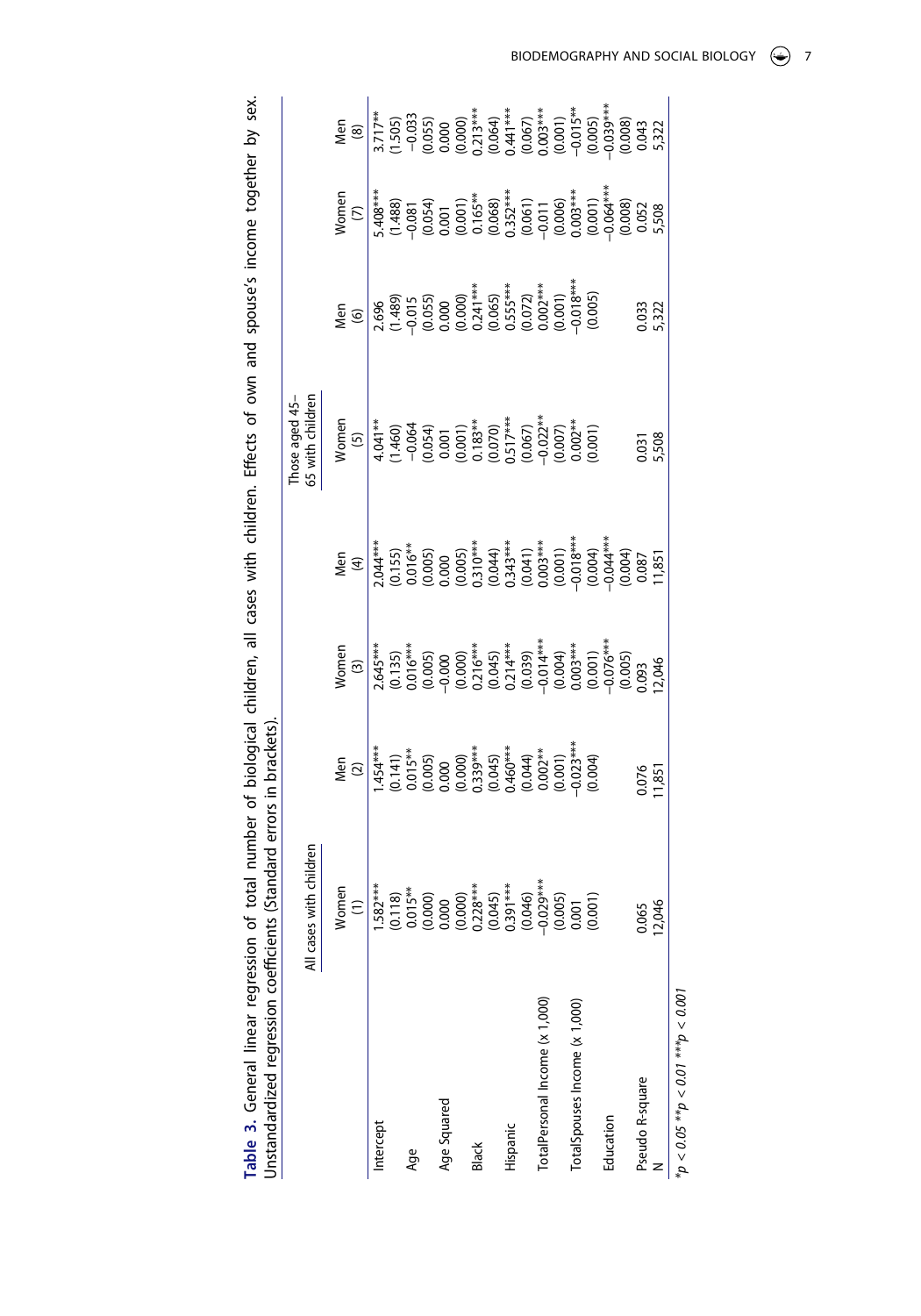To investigate whether the results are because of childlessness among high income women and low-income men, the same analyses were carried out for all those with biological children, excluding the childless. These results are shown in [Table 3](#page-6-0) in Models 1–8. Model 1 shows that for women with children, their own income is negatively and significantly associated ( $p < .0001$ ) with their number of children, while their current spouse's income is positively but not significantly ( $p = .2529$ ) related with their number of children. This supports Hypothesis 5 but not Hypothesis 6. These results also show that the negative relationship between own income and number of children for women is not due to greater childlessness among high-income women. Model 2 shows that for men personal income is positively and significantly associated ( $p = .0089$ ) with total number of children, while their spouse's income is negatively and significantly associated ( $p < .0001$ ) with total number of children, thus supporting Hypotheses 7 and 8, and showing that the positive relationship between men's personal income and their number of biological children is not because of greater childlessness among low-income men.

Models 3 and 4 repeat the analyses for men and women with children controlling for education. In these models, for women, total personal income is negatively and significantly associated ( $p = .0012$ ) with their number of children while their spouse's income is positively and significantly associated ( $p < .0001$ ) with their number of children, while for men the opposite is true. These findings support Hypotheses 5 and 6. For men with children, there is positive and significant relationship ( $p < .001$ ) between own income and fertility, and a negative and significant relationship ( $p < .001$ ) between spouse's income and fertility. These findings support Hypotheses 7 and 8.

Models 5 through 8 repeat the analysis for only those aged 45–65 who have children. Once again, Model 5 shows a negative and significant relationship ( $p = .0025$ ) between personal income and number of children for women, while there is a positive and significant association ( $p = .0033$ ) between husband's income and wife's number of biological children. These results support Hypotheses 5 and 6. Model 6 shows again that for men personal income is positively and significantly related ( $p < .0001$ ) to number of children, while their spouse's income is negatively and significantly associated ( $p = .0004$ ) with their number of children. These results support Hypotheses 7 and 8.

Models 7 and 8 repeat the analyses for those aged 45–65 who have children, this time controlling for education. These analyses show a negative but not significant effect (p = .0832) of personal income on number of children for women, and a positive and significant effect ( $p = .0001$ ) of spouse's income on number of children for women. This supports Hypothesis 6 but not Hypothesis 5. For men there is a positive and significant effect ( $p = .003$ ) of own income on number of children and a negative and significant effect (p = .0017) of spouse's income on number of children. This again supports Hypotheses 7 and 8.

In sum, these results of the analysis of those with children almost all support Hypotheses 5–8. They show that the negative relationship between own income and number of children for wives, and the positive relationship between own income and number of children for husbands, is not due to greater childlessness among high-income women and low-income men.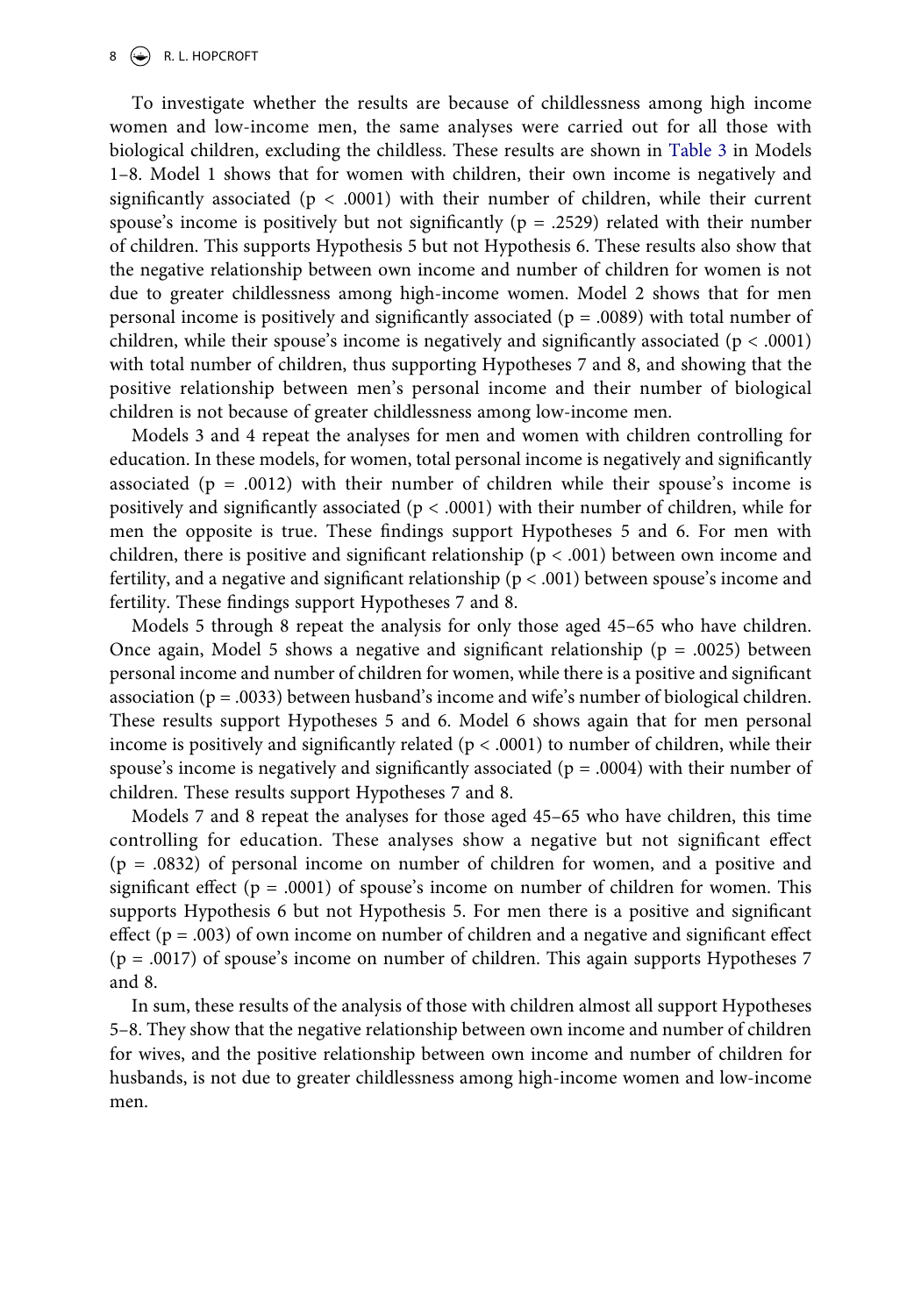# **Conclusions**

This analysis shows that husband's and wife's incomes are associated in opposite ways with their number of biological children and that this result is not because of childlessness among low-income men and high-income women. For women, their personal income is negatively associated with their number of biological children, while their spouse's income is positively associated with their number of biological children. While men's income is associated positively with number of biological children, their spouse's income is negatively associated with number of biological children. While the negative effect of women's personal income on number of children is well known (Brewster and Rindfuss [2000;](#page-10-20) Tsou, Liu, and Hammitt [2011\)](#page-11-17), this is the first analysis to show that the positive effect of men's income on fertility is not because of childlessness among low-income men (Barthold et al. [2012](#page-10-12); Fieder and Huber [2007;](#page-10-4) Hopcroft [2015\)](#page-10-2).

<span id="page-8-2"></span><span id="page-8-0"></span>Nor is this result only found when education is controlled. For the 45–65 age group, an age when fertility for most men and women is completed and yet people are unlikely to be retired, there was a positive relationship between a woman's husband's income and her number of biological children, and a positive relationship between a man's personal income and his number of biological children, even without controlling for education.

The fertility measures in this sample are complete measures of both male and female biological fertility, which improves on Huber, Bookstein, and Fieder [\(2010](#page-11-12)) and Fieder and Huber [\(2020](#page-10-14)) who did not know the total number of biological children of fathers in the sample. On the other hand, this study measures the biological fertility of couples who are currently married and living in the same household – the current spouse may or may not be the biological parent of each individual's biological children. This is particularly likely to be the case with women, given that women are more often the custodial parent of children after a divorce. So for women, the income of their current husband may not be the income of the father of their children. However, given educational and class homogamy in the United States (Schwartz and Mare [2005\)](#page-11-18), for women with more than one husband, the income of the woman's current husband is likely similar to the income of previous husbands. Further, the analysis was repeated (not shown) with a sample of only husbands and wives who have been married once, thus improving the likelihood that the husband in the sample is the biological father of the wife's children. This did not change the results reported here.

<span id="page-8-1"></span>When this data was collected, the United States was a society characterized by low fertility, high educational homogamy (Schwartz and Mare [2005](#page-11-18)) and where more than half of all married couple families had two breadwinners (U.S. Bureau of Labor Statistics [2017](#page-11-11)). Yet these results suggest that men with high incomes with a spouse with a low income have the most biological children in the United States, while women with low incomes with a spouse who earns a high income have the most biological children. For women there is no doubt reverse causation given tradeoffs between childbearing and raising and income earning. Nevertheless, the results support theorizing from behavioral ecology about the positive effect of an important dimension of social status- personal income- on reproductive success for men in the United States. For women, the results suggest an ageold form of female status – marriage to a high status man – is positively associated with reproductive success for women in the contemporary United States. Thus the central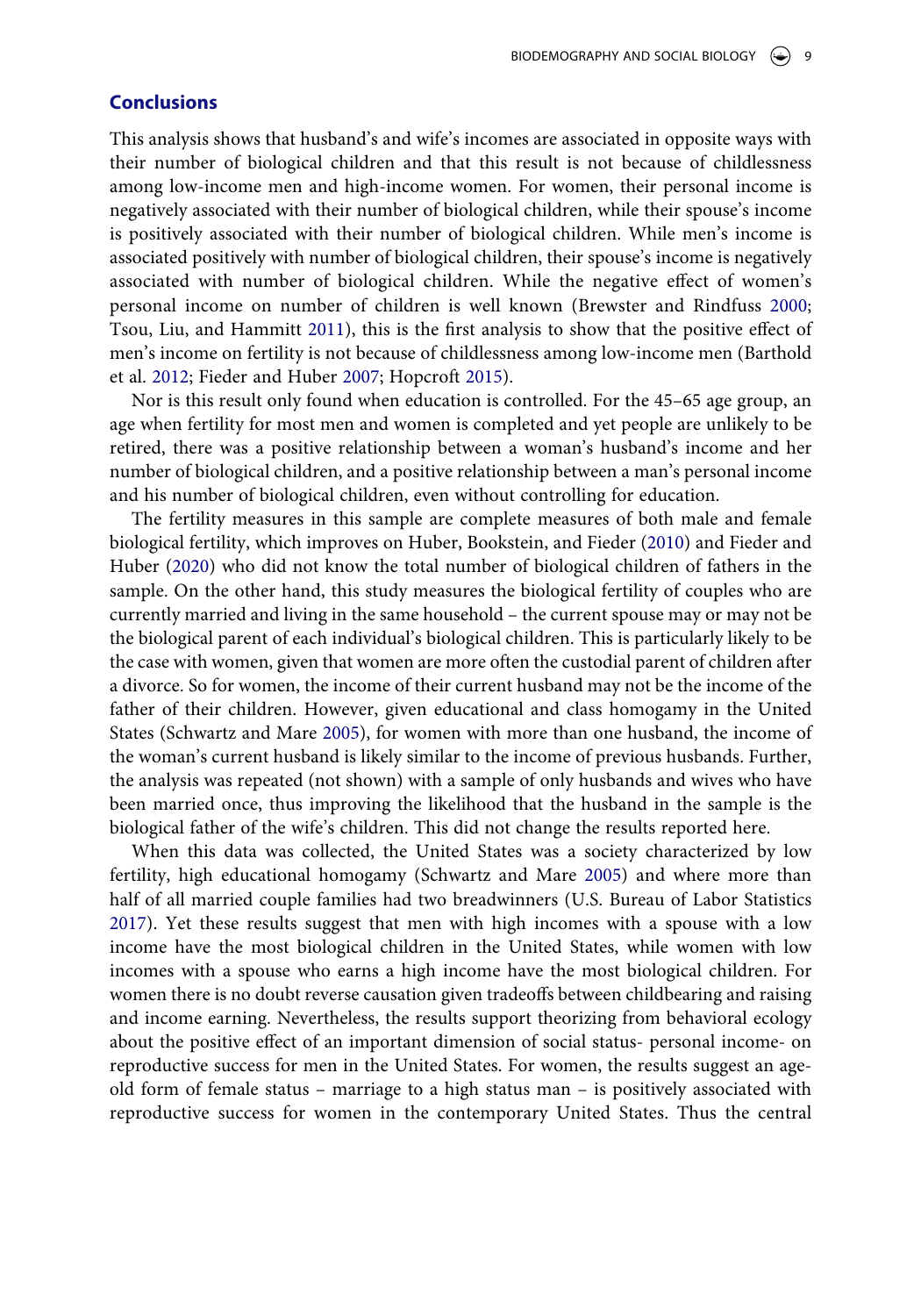10  $\left(\bigstar\right)$  R. L. HOPCROFT

<span id="page-9-3"></span>problem of modern sociobiology (Vining [1986](#page-12-6)) may be more a problem of appropriately measuring social status for men and women in modern societies, rather than a change to behavior that is no longer adaptive.

<span id="page-9-1"></span>The negative effect of years of education on number of biological children for both men and women replicate previous findings using U.S. data (Fieder and Huber [2022;](#page-10-0) Hopcroft [2006](#page-10-1), [2015\)](#page-10-2) and support the finding that there is selection against genetic predispositions for education in the U.S. population (Beauchamp [2016](#page-10-21)). Yet the results here also give support to the idea that any such selection is likely to be less in men than in women, given that education is positively associated with personal income, and personal income is positively associated with number of children for men only. This is further supported by the analysis of Fieder and Huber [\(2022](#page-10-0)) using a sample from the U.S. Wisconsin Longitudinal Survey, a data set that includes individual genomic information. Consistent with the findings reported here they found a negative effect of years of education on number of children for both men and women, and a positive effect of wages on number of children for men only. However, their analysis also included a polygenic score for education/ cognitive ability. For men and women this polygenic score had no significant effect on number of biological children, but for men only there was a positive interaction effect between the polygenic score for education and wages for men only, such that there was a positive association of wages and number of children for men with a higher genetic predisposition to education, and a negative association of wages with number of children for men with a lower genetic predisposition to education. Such tendencies may counteract any tendency for selection pressures against genes for educational attainment for men in the population. Educational homogamy in marriage may also serve to mute such tendencies for women in the population.

<span id="page-9-2"></span>These results on the opposite effects of income on fertility for men and women in married couples suggest that the decline in the proportion of men employed full time (Ullrich [2021\)](#page-11-19) and the decline in male earnings relative to female earnings (Shrider et al. [2021](#page-11-20)) may have contributed to the current decline in aggregate fertility rates in the United States. Lower rates of men attending institutions of higher education are likely to exacerbate these tendencies in the near future.

#### **Disclosure Statement**

No potential conflict of interest was reported by the author(s).

# **Funding**

The author(s) reported there is no funding associated with the work featured in this article.

#### **References**

<span id="page-9-0"></span>Abma, J. C., and G. M. Martinez. [2006](#page-1-0). Childlessness among older women in the United States: Trends and profiles. Journal of Marriage and Family 68:1045–56. doi:[10.1111/j.1741-](https://doi.org/10.1111/j.1741-3737.2006.00312.x) [3737.2006.00312.x](https://doi.org/10.1111/j.1741-3737.2006.00312.x).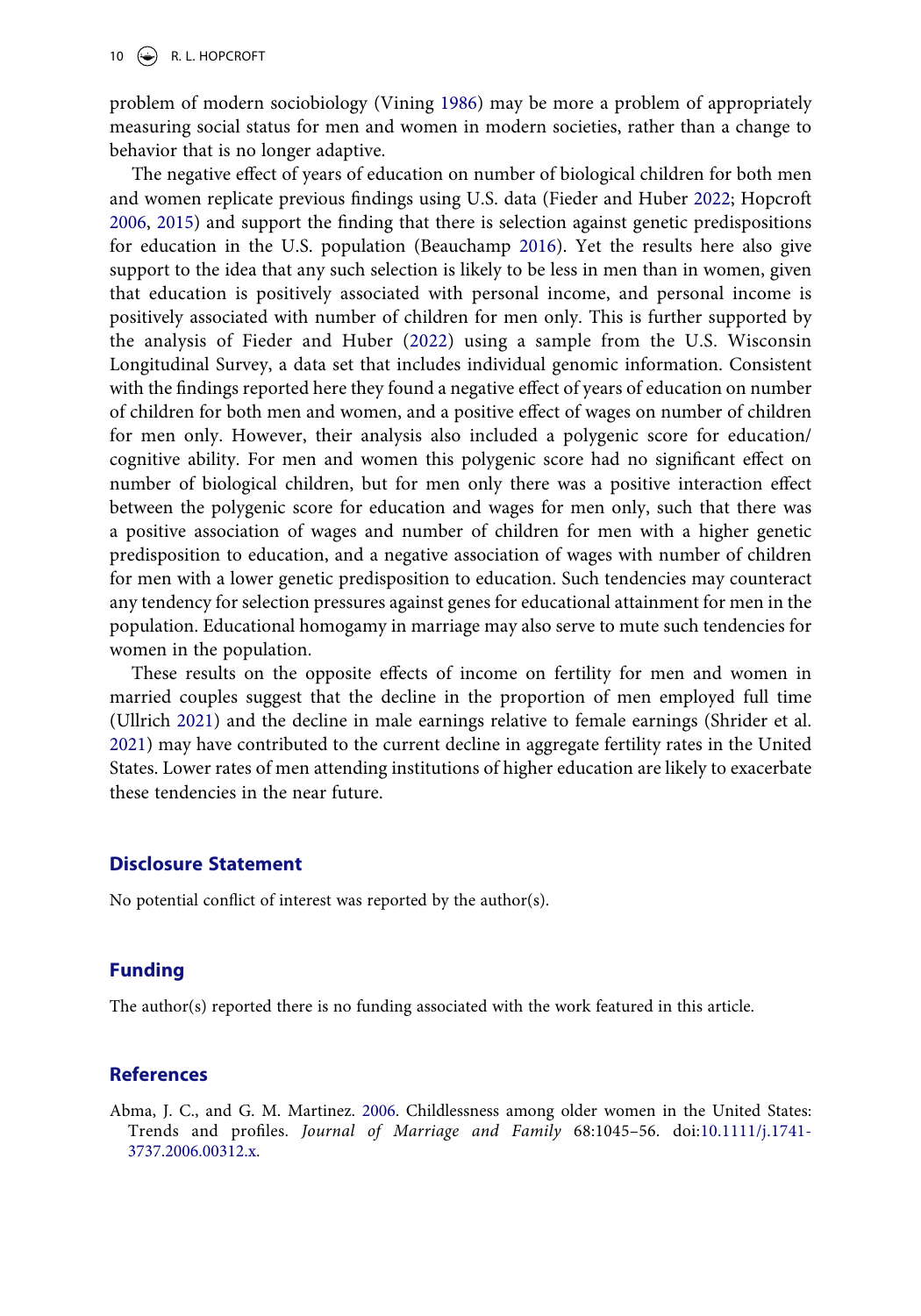- <span id="page-10-12"></span>Barthold, J. A., M. Myrskylä, and O. R. Jones. [2012](#page-1-1). Childlessness drives the sex difference in the association between income and reproductive success of modern Europeans. Evolution and Human Behavior 33:628–38. doi:[10.1016/j.evolhumbehav.2012.03.003.](https://doi.org/10.1016/j.evolhumbehav.2012.03.003)
- <span id="page-10-21"></span>Beauchamp, J. P. ([2016\)](#page-9-1). Genetic evidence for natural selection in humans in the contemporary United States. Proceedings of the National Academy of Sciences, 113(28), 7774–79.
- <span id="page-10-6"></span>Borgerhoff Mulder, M. [1987.](#page-0-0) On cultural and reproductive success: Kipsigis evidence.American Anthropologist. 89:617–34.
- <span id="page-10-20"></span>Brewster, K. L., and R. R. Rindfuss. [2000](#page-8-0). Fertility and women's employment in industrialized nations. Annual Review of Sociology 26 (1):271–96. doi:[10.1146/annurev.soc.26.1.271](https://doi.org/10.1146/annurev.soc.26.1.271).
- <span id="page-10-7"></span>Buss, D. M. [1989](#page-0-1). Sex differences in human mate preferences: Evolutionary hypotheses tested in 37 cultures. Behavioral and Brain Sciences 12 (1):1–14. doi:[10.1017/S0140525X00023992](https://doi.org/10.1017/S0140525X00023992).
- <span id="page-10-8"></span>Buss, D. M. [2016.](#page-0-1) The evolution of desire: Strategies of human mating. New York: Basic Books.
- <span id="page-10-9"></span>Buss, D. M., and D. P. Schmitt. [2019](#page-0-1). Mate preferences and their behavioral manifestations. Annual Review of Psychology 70:77–110. doi:[10.1146/annurev-psych-010418-103408.](https://doi.org/10.1146/annurev-psych-010418-103408)
- <span id="page-10-18"></span>Butz, W. P., and M. P. Ward. [1979.](#page-1-2) The emergence of countercyclical U.S. fertility. American Economic Review 69 (3):318–28.
- <span id="page-10-10"></span>Fales, M. R., D. A. Frederick, J. R. Garcia, K. A. Gildersleeve, M. G. Haselton, and H. E. Fisher. [2016](#page-0-2). Mating markets and bargaining hands: Mate preferences for attractiveness and resources in two national US studies. Personality and Individual Differences 88:78–87. doi:[10.1016/j.](https://doi.org/10.1016/j.paid.2015.08.041) [paid.2015.08.041](https://doi.org/10.1016/j.paid.2015.08.041).
- <span id="page-10-4"></span>Fieder, M., and S. Huber. [2007](#page-0-3). The effects of sex and childlessness on the association between status and reproductive output in modern society. Evolution and Human Behavior 28 (6):392–98. doi:[10.1016/j.evolhumbehav.2007.05.004](https://doi.org/10.1016/j.evolhumbehav.2007.05.004).
- <span id="page-10-14"></span>Fieder, M., and S. Huber. [2020](#page-1-0). Effects of wife's and husband's income on wife's reproduction: An evolutionary perspective on human mating. Biodemography and Social Biology 65 (1):31–40. doi:[10.1080/19485565.2019.1689351](https://doi.org/10.1080/19485565.2019.1689351).
- <span id="page-10-0"></span>Fieder, M., and S. Huber. [2022](#page-0-4). Contemporary selection pressures in modern societies? Which factors best explain variance in human reproduction and mating?. Evolution and Human Behavior 43:16–25. doi:[10.1016/j.evolhumbehav.2021.08.001.](https://doi.org/10.1016/j.evolhumbehav.2021.08.001)
- <span id="page-10-13"></span>Fieder, M., S. Huber, and F. L. Bookstein. [2011.](#page-1-1) Socioeconomic status, marital status and childlessness in men and women: An analysis of census data from six countries. Journal of Biosocial Science 43 (5):619–35. doi:[10.1017/S002193201100023X](https://doi.org/10.1017/S002193201100023X).
- <span id="page-10-16"></span>Fleisher, B. M., and G. Rhodes. [1979.](#page-1-3) Fertility, women's wage rates, and labor supply. American Economic Review 69 (1):14–24.
- <span id="page-10-17"></span>Freedman, D. S., and A. Thornton. [1982](#page-1-3). Income and fertility: The elusive relationship. Demography 19 (1):65–78. doi:[10.2307/2061129](https://doi.org/10.2307/2061129).
- <span id="page-10-15"></span>Frejka, T. [2017.](#page-1-0) Childlessness in the United States. In Childlessness in Europe: Contexts, causes, and consequences, ed. M. Kreyenfeld and D. Konietzka, 159–79. Cham: Springer Nature.
- <span id="page-10-5"></span>Goodman, A., I. Koupil, and D. W. Lawson ([2012\)](#page-0-3). Low fertility increases descendant socioeconomic position but reduces long-term fitness in a modern post-industrial society. Proceedings of the Royal Society of London B: Biological Sciences, 279,1746,4342–51.
- <span id="page-10-19"></span>Guzzo, K. B., and F. F. Furstenberg. [2007.](#page-3-0) Multipartnered fertility among American men. Demography 44 (3):583–601. doi:[10.1353/dem.2007.0027](https://doi.org/10.1353/dem.2007.0027).
- <span id="page-10-1"></span>Hopcroft, R. L. [2006](#page-0-4). Sex, status and reproductive success in the contemporary U.S. Evolution and Human Behavior 27:104–20. doi:[10.1016/j.evolhumbehav.2005.07.004.](https://doi.org/10.1016/j.evolhumbehav.2005.07.004)
- <span id="page-10-2"></span>Hopcroft, R. L. [2015.](#page-0-4) Sex differences in the relationship between status and number of offspring in the contemporary U.S. Evolution and Human Behavior 36 (2):146–51. doi:[10.1016/j.](https://doi.org/10.1016/j.evolhumbehav.2014.10.003) [evolhumbehav.2014.10.003.](https://doi.org/10.1016/j.evolhumbehav.2014.10.003)
- <span id="page-10-3"></span>Hopcroft, R. L. [2019.](#page-0-4) Sex differences in the association of family and personal income and wealth with fertility in the United States. Human Nature 30:477–95. doi:[10.1007/s12110-019-09354-4.](https://doi.org/10.1007/s12110-019-09354-4)
- <span id="page-10-11"></span>Hopcroft, R. L. [2021.](#page-0-2) High income men have high value as long-term mates in the US: Personal income and the probability of marriage, divorce, and childbearing in the US. Evolution and Human Behavior 42:409–17. doi:[10.1016/j.evolhumbehav.2021.03.004.](https://doi.org/10.1016/j.evolhumbehav.2021.03.004)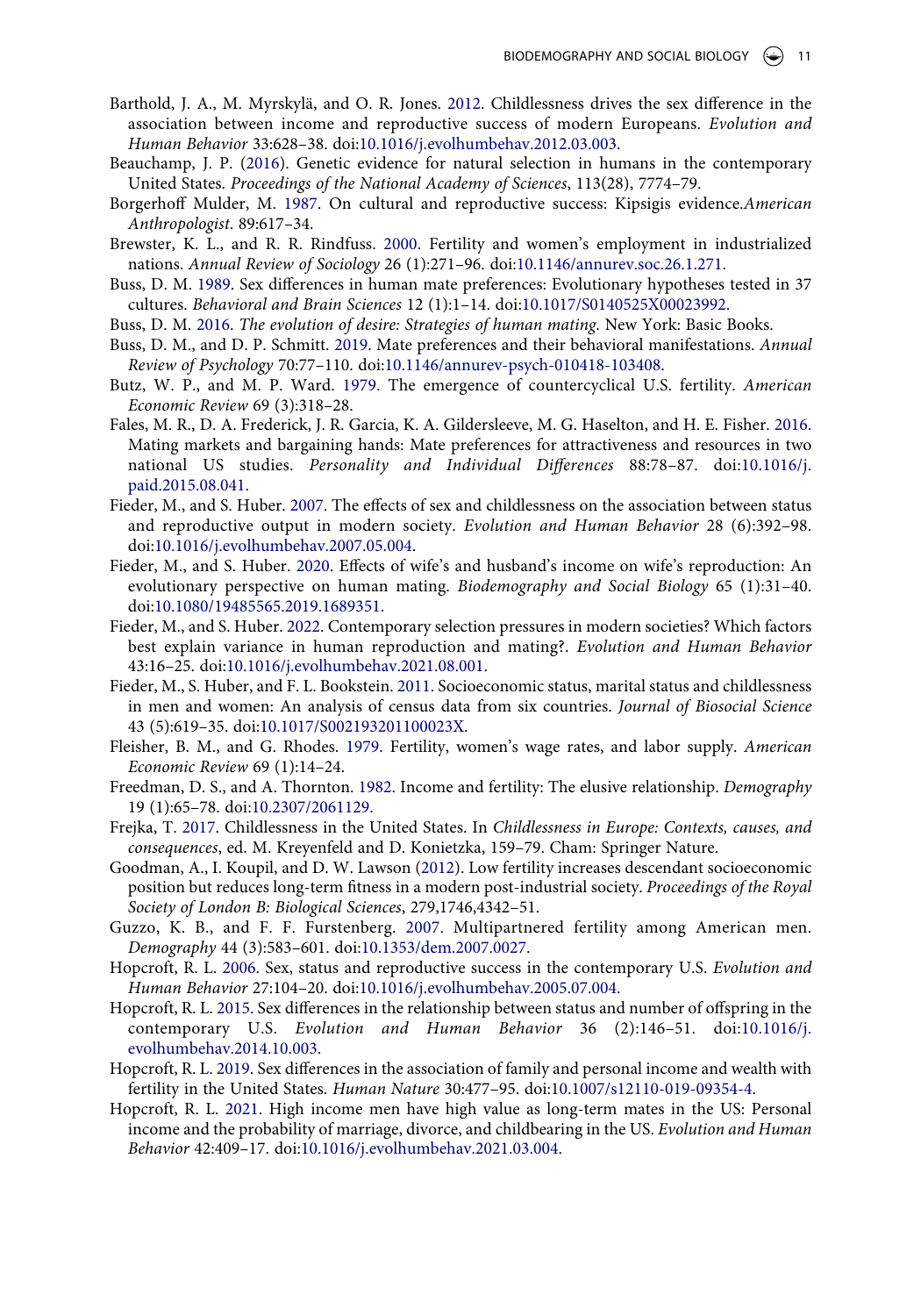- <span id="page-11-12"></span>Huber, S., F. L. Bookstein, and M. Fieder. [2010.](#page-1-4) Socioeconomic status, education, and reproduction in modern women: An evolutionary perspective. American Journal of Human Biology 22 (5):578–87. doi:[10.1002/ajhb.21048.](https://doi.org/10.1002/ajhb.21048)
- <span id="page-11-6"></span>Jalovaara, M., G. Neyer, G. Andersson, J. Dahlberg, L. Dommermuth, P. Fallesen, and T. Lappegård. [2019.](#page-1-5) Education, gender, and cohort fertility in the Nordic countries. European Journal of Population 35 (3):563–86. doi:[10.1007/s10680-018-9492-2.](https://doi.org/10.1007/s10680-018-9492-2)
- <span id="page-11-13"></span>Johnson, K. M., and D. T. Lichter. [2016.](#page-3-1) Diverging demography: Hispanic and non-Hispanic contributions to US population redistribution and diversity. Population Research and Policy Review 35 (5):705–25. doi:[10.1007/s11113-016-9403-3.](https://doi.org/10.1007/s11113-016-9403-3)
- <span id="page-11-5"></span>Kaplan, H. S., and J. B. Lancaster. [2003](#page-0-5). An evolutionary and ecological analysis of human fertility, mating patterns, and parental investment. In Offspring: Human fertility behavior in biodemographic perspective, ed. K. W. Wachter and R.A. Bulatao, 170–223. Washington (DC): National Academies Press (US).
- <span id="page-11-3"></span>Kolk, M., and K. Barclay. [2021.](#page-0-6) Do income and marriage mediate the relationship between cognitive ability and fertility? Data from Swedish taxation and conscriptions registers for men born 1951– 1967. Intelligence 84:101514. doi:[10.1016/j.intell.2020.101514](https://doi.org/10.1016/j.intell.2020.101514).
- <span id="page-11-7"></span>Kravdal, Ø., and R. R. Rindfuss. [2008](#page-1-6). Changing relationships between education and fertility: A study of women and men born 1940 to 1964. American Sociological Review 73 (5):854–73. doi:[10.1177/000312240807300508](https://doi.org/10.1177/000312240807300508).
- <span id="page-11-2"></span>Lappegård, T., and M. Rønsen. [2013](#page-0-7). Socioeconomic differences in multipartner fertility among Norwegian men. Demography 50 (3):1135–53. doi:[10.1007/s13524-012-0165-1](https://doi.org/10.1007/s13524-012-0165-1).
- <span id="page-11-14"></span>Lumley, T., P. Diehr, S. Emerson, and L. Chen. [2002](#page-3-2). The importance of the normality assumption in large public health data sets. Annual Review of Public Health 23 (1):151–69. doi:[10.1146/annurev.](https://doi.org/10.1146/annurev.publhealth.23.100901.140546) [publhealth.23.100901.140546](https://doi.org/10.1146/annurev.publhealth.23.100901.140546).
- <span id="page-11-1"></span>Nettle, D., and T. V. Pollet. [2008.](#page-0-7) Natural selection on male wealth in humans. The American Naturalist 172 (5):658–66. doi:[10.1086/591690](https://doi.org/10.1086/591690).
- <span id="page-11-4"></span>Nisén, J., P. Martikainen, M. Myrskylä, and K. Silventoinen. [2018.](#page-0-6) Education, other socioeconomic characteristics across the life course, and fertility among Finnish men. European Journal of Population 34 (3):337–66. doi:[10.1007/s10680-017-9430-8.](https://doi.org/10.1007/s10680-017-9430-8)
- <span id="page-11-8"></span>Ruggles, S. [2015](#page-1-7). Patriarchy, power, and pay: The transformation of American families, 1800–2015. Demography 52 (6):1797–823. doi:[10.1007/s13524-015-0440-z](https://doi.org/10.1007/s13524-015-0440-z).
- <span id="page-11-16"></span>Rust, K. F., and J. N. K. Rao. [1996.](#page-3-3) Variance estimation for complex surveys using replication techniques. Statistical Methods in Medical Research 5 (3):283–310. doi:[10.1177/096228029600500305](https://doi.org/10.1177/096228029600500305).
- <span id="page-11-15"></span>Sainani, K. L. [2012](#page-3-2). Dealing with non-normal data.  $Pm\llap{/}r$  4 (12):1001–05. doi:[10.1016/j.](https://doi.org/10.1016/j.pmrj.2012.10.013) [pmrj.2012.10.013](https://doi.org/10.1016/j.pmrj.2012.10.013).
- <span id="page-11-9"></span>Schneider, D. [2011](#page-1-7). Wealth and the marital divide. American Journal of Sociology 117 (2):627–67. doi:[10.1086/661594.](https://doi.org/10.1086/661594)
- <span id="page-11-18"></span>Schwartz, C. R., and R. D. Mare. [2005](#page-8-1). Trends in educational assortative marriage from 1940 to 2003. Demography 42 (4):621–46. doi:[10.1353/dem.2005.0036](https://doi.org/10.1353/dem.2005.0036).
- <span id="page-11-20"></span>Shrider, E. A., M. Kollar, F. Chen, and J. Semega [\(2021](#page-9-2)), U.S. Census Bureau, Current population reports, P60-273, income and poverty in the United States: 2020, U.S. Government Publishing Office, Washington, DC, September 2021
- <span id="page-11-0"></span>Stulp, G., R. Sear, S. B. Schaffnit, M. C. Mills, and L. Barrett. [2016.](#page-0-4) The reproductive ecology of industrial societies part II the association between wealth and fertility. Human Nature 27 (4):445–70. doi:[10.1007/s12110-016-9272-9.](https://doi.org/10.1007/s12110-016-9272-9)
- <span id="page-11-17"></span>Tsou, M. W., J. T. Liu, and J. K. Hammitt. [2011.](#page-8-2) Parental age difference, educationally assortative mating and offspring count: Evidence from a contemporary population in Taiwan. Biology Letters 7 (4):562–66. doi:[10.1098/rsbl.2010.1208](https://doi.org/10.1098/rsbl.2010.1208).
- <span id="page-11-11"></span>U.S. Bureau of Labor Statistics. ([2017](#page-1-8)). Women in the labor force: A databook. [https://www.bls.gov/](https://www.bls.gov/opub/reports/womens-databook/2017/pdf/home.pdf) [opub/reports/womens-databook/2017/pdf/home.pdf](https://www.bls.gov/opub/reports/womens-databook/2017/pdf/home.pdf)
- <span id="page-11-10"></span>U.S. Census. [2018.](#page-1-9) Current Population Survey 2018. [https://www.census.gov/data/tables/2018/demo/](https://www.census.gov/data/tables/2018/demo/fertility/women-fertility.html#par_list_61) [fertility/women-fertility.html#par\\_list\\_61](https://www.census.gov/data/tables/2018/demo/fertility/women-fertility.html#par_list_61). Table 4.
- <span id="page-11-19"></span>Ullrich, L. D. [\(2021\)](#page-9-2) Male Labor Force Participation: Patterns and Trends [https://www.richmondfed.](https://www.richmondfed.org/-/media/RichmondFedOrg/publications/research/econ_focus/2021/q1/district_digest.pdf) [org/-/media/RichmondFedOrg/publications/research/econ\\_focus/2021/q1/district\\_digest.pdf](https://www.richmondfed.org/-/media/RichmondFedOrg/publications/research/econ_focus/2021/q1/district_digest.pdf)